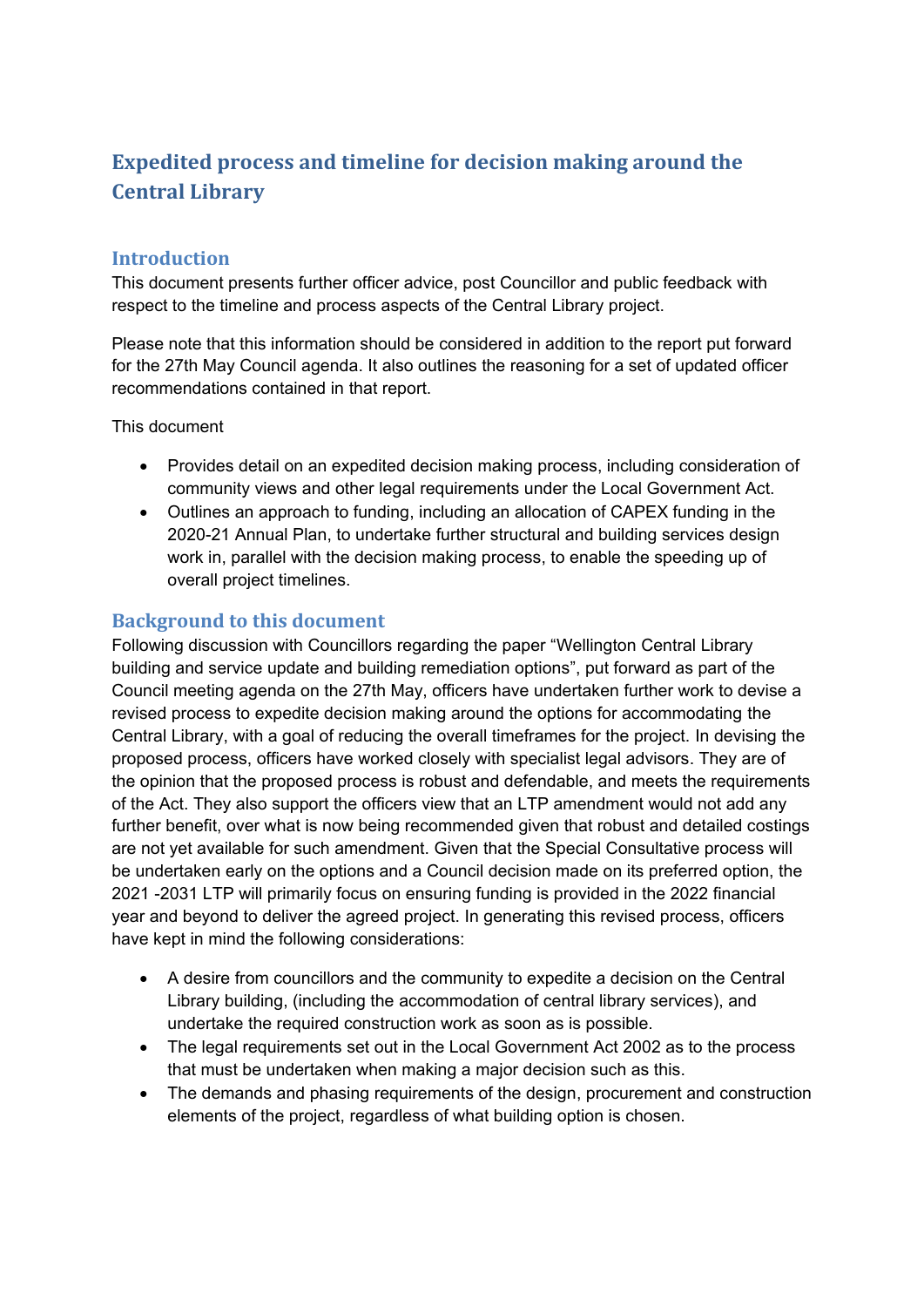# **Discussion of considerations in preparing this revised process**

## **Council's legal requirement for decision making under the Local Government Act**

The Local Government Act 2002 clearly lays out requirements for making major decisions such as a solution to accommodate central library services. While this document doesn't form a full briefing on these requirements, it outlines the key requirements.

The decision to be made here is a significant one in the minds of the community. A preliminary assessment of the decisions being faced against WCC's Significance and Engagement Policy, finds that the policy is triggered on a number of criteria.

The Local Government Act 2002, and surrounding case law establishes clear requirements for how a major decision such as the strengthening or rebuild of the central library must be undertaken. The key elements of these requirements are as follows:

- *Consideration of all practicable options*: all reasonable options for the accommodation of central library services must be considered.
- *Take in community views:* Thorough community engagement and consultation must occur, and Council must take into account these views when making a decision. Officers are recommending this occurs through an early Special Consultative Procedure
- *Budget allocation:* Allocation of the substantive capital budget (over a number of years), must be made via the Long Term Plan process, or an amendment thereof.

Each of these requirements have their own specific detail, and WCC has been undertaking these processes successfully for a number of years. In addition, there is a large amount of sector best practice, legal opinion, case law and surrounding precedents that have established clearly what good adherence to the principles and processes in the Act means.

There have been several cases of Councils being found wanting in applying these processes and a number have found their way into the courts (through judicial review), resulting in the challenging of, and in some cases, overturning the original council decisions.

The decision Council faces around the central library building is an important one with long term implications, and it will be of high community interest, regardless of what option is finally decided. It is the view of officers and their specialist legal advisors that a close adherence to the Act in making this decision is vitally important, and there is significant risk of legal challenge if this is not the case.

#### **Resuming central library services as soon as is possible**

#### *Advancing design work*

Regardless of the option eventually chosen to house Central Library services, there is considerable work that needs to be undertaken before construction can commence.

In order to better understand the benefits/risks and detailed costs of any of the building remediation, service upgrade and refurbishment schemes, it is necessary to have (as a minimum) developed design for each work package.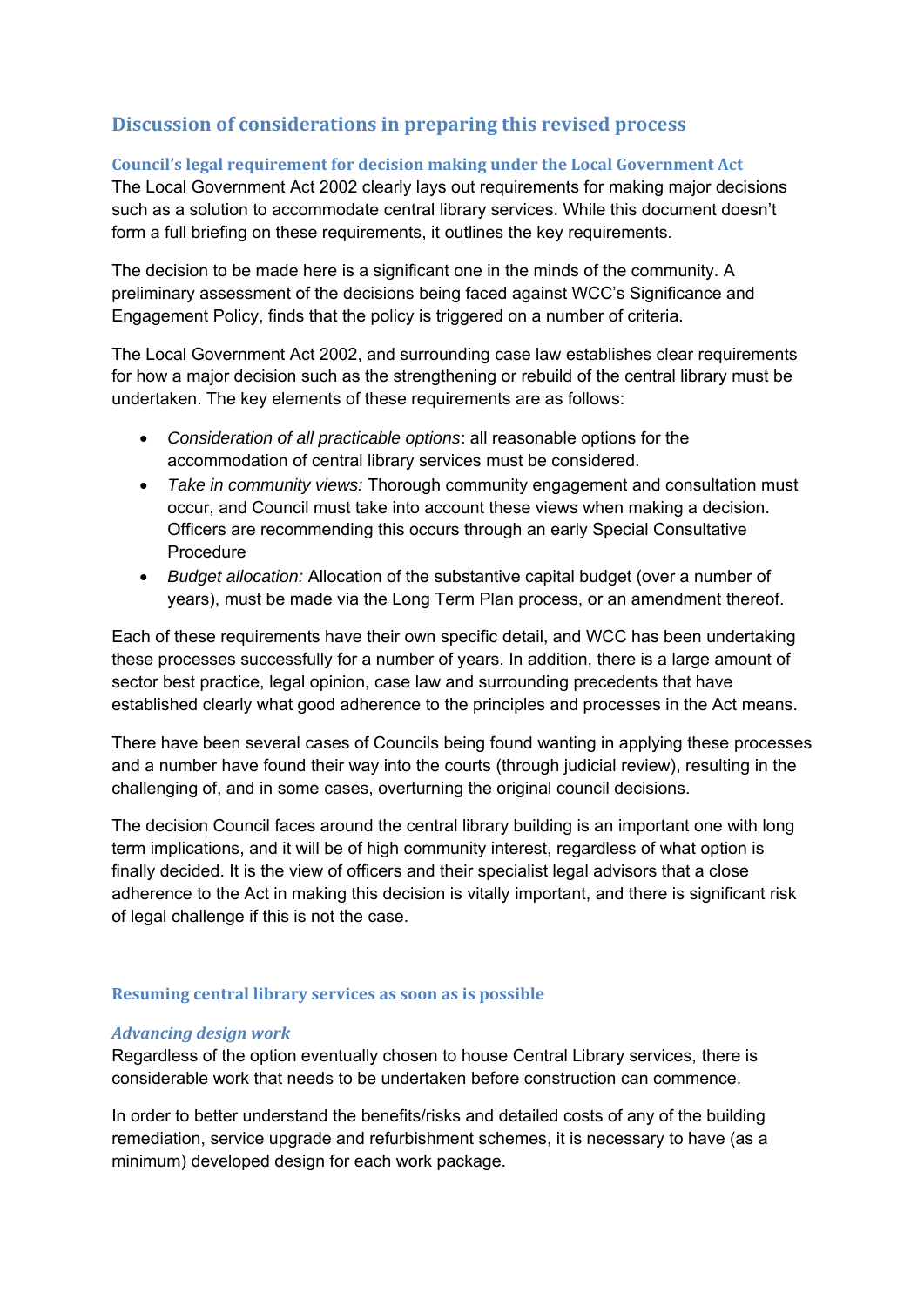Currently, we have concept structural designs for three potential remediation schemes and a condition assessment for the building services, however we have no concept design or even scope for any potential refurbishment of the building.

This includes high level design and costings, as well as detailed design with regard to structural, architectural and building services elements. The design process is a major contributor to the represents the 'critical path' for this project, in that it is time intensive and without it, the next phases of the project cannot commence.

The proposed process brings forward several streams of work, relating to the design that can be applied across several construction scenarios for the current library building. This design work will mean that once a decision is made on the building solution, the project will be sufficiently advanced as to reduce the overall project timeframe by between six to nine months from what was set out in the officers report to Council.

It must be noted that this work, applied to the current library building, does not presuppose any particular outcomes from the public engagement or decision making process. If an accommodation solution is chosen that does not involve the current building, most of this design work will not be applicable. However, in the opinion of officers, advancing the design work at this time represents a marginal cost risk with respect to the entire project and the potential upside will speed up overall project timeframes if the current building is retained in some form.

As such, one of the updated officer recommendations is that \$2m CAPEX be included in the 2020-21 Annual Plan to advance this work, to be undertaken in parallel with the Special Consultative Procedure and decision making process.

*Bringing forward community consultation and the final decision on a building solution* 

Officers have refined their thinking around the phasing of community engagement and consultation. We propose that community consultation, under Section 83 of the Local Government Act 2002 is brought forward and this include the proposed community engagement phase of the project.

The Special Consultative Procedure has explicit procedural requirements around the statement of proposal and summary of information, clear timeframes and the expectation of formal hearings. The engagement process outlined in the main paper, will be incorporated into one process.

The effect of bringing forward this phase of the project means that a final decision on the building solution can be made sooner (in late 2020) while still being legally compliant with the Act.

Making a decision sooner on the specific building solution means that further design, procurement and construction work can be advanced sooner.

Under this scenario, the CAPEX budget required to complete the construction of the building will still need to be assigned, and this is appropriate as part of the long term plan process. Assigning this budget as part of this process (as opposed to some other mechanism such as an LTP amendment) has no effect on overall project timeframes.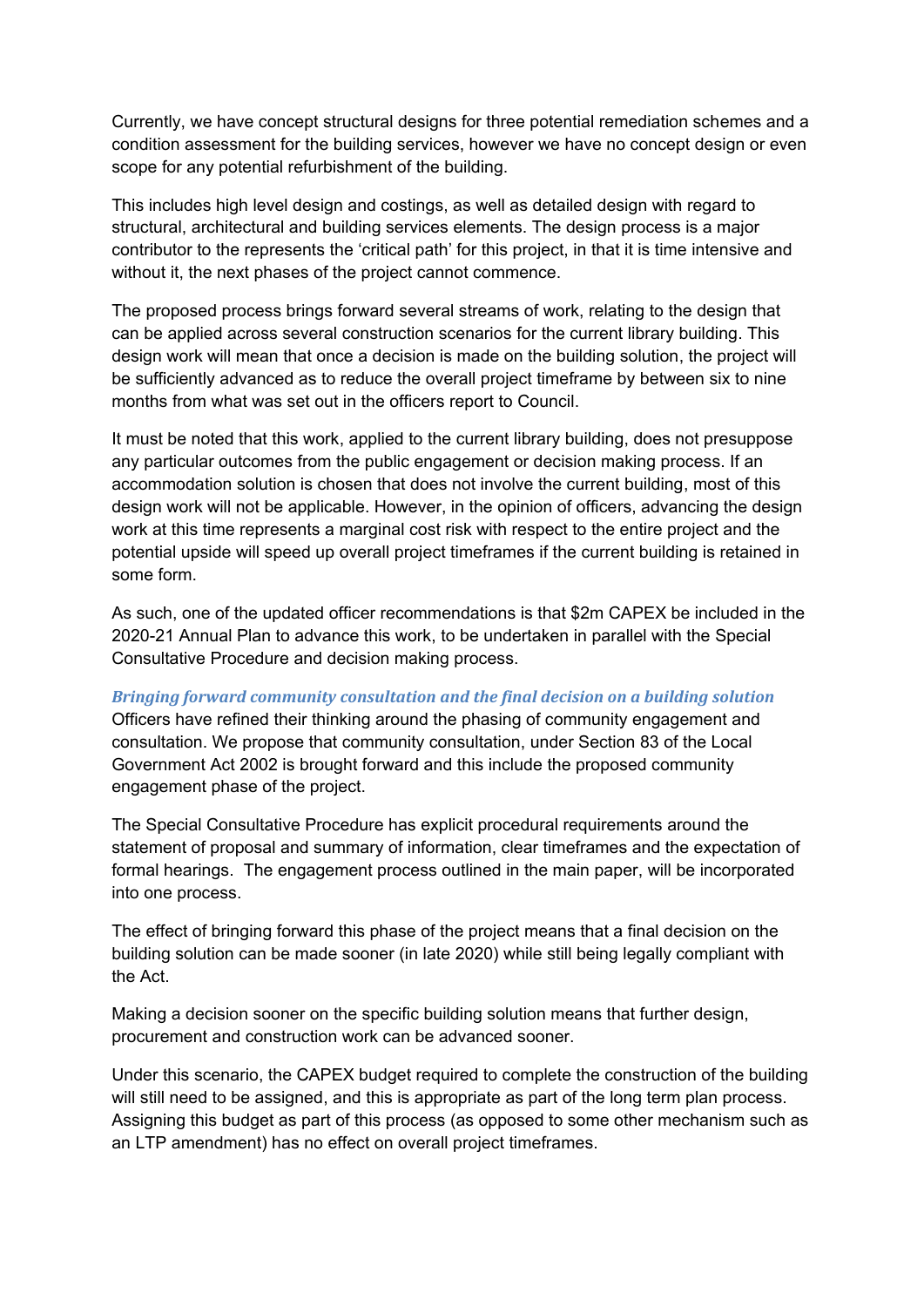Accordingly, officers recommend that Council requests the preparation of a Statement of Proposal for Council adoption, followed by public consultation using the special consultative procedure (S83 LGA). The purpose is to outline the reasonably practicable options, their advantages and disadvantages of each, high level indicative costs and the Council's preferred option(s). An officer amendment has been included to reflect this.

#### *The option of an LTP amendment*

Officers have considered closely whether an LTP amendment will speed up the overall project more that this proposed process. When considering this option, what must be kept in mind is that the LTP in this scenario is primarily concerned with assigning CAPEX budget. It does not act, as it usually does, as the vehicle for a deciding between building options or considering the views of the community, as these activities will be undertaken in 2020, ahead of the LTP. As such, amending the current LTP has no effect on the overall speed of the project, and will most likely cause confusion in the public mind. An LTP amendment is also time and cost intensive, and will divert officer resources away from other key pieces of work, including the preparation of the 2021-2031 Long Term Plan.

Further legal advice we have received has indicated that the Council is not currently sufficiently informed about community preferences or about the relative costs and risks of the options to embark on an LTP amendment at this stage.

## **The Proposed Process**

Figure 1 below outlines the proposed process and shows indicative timelines.